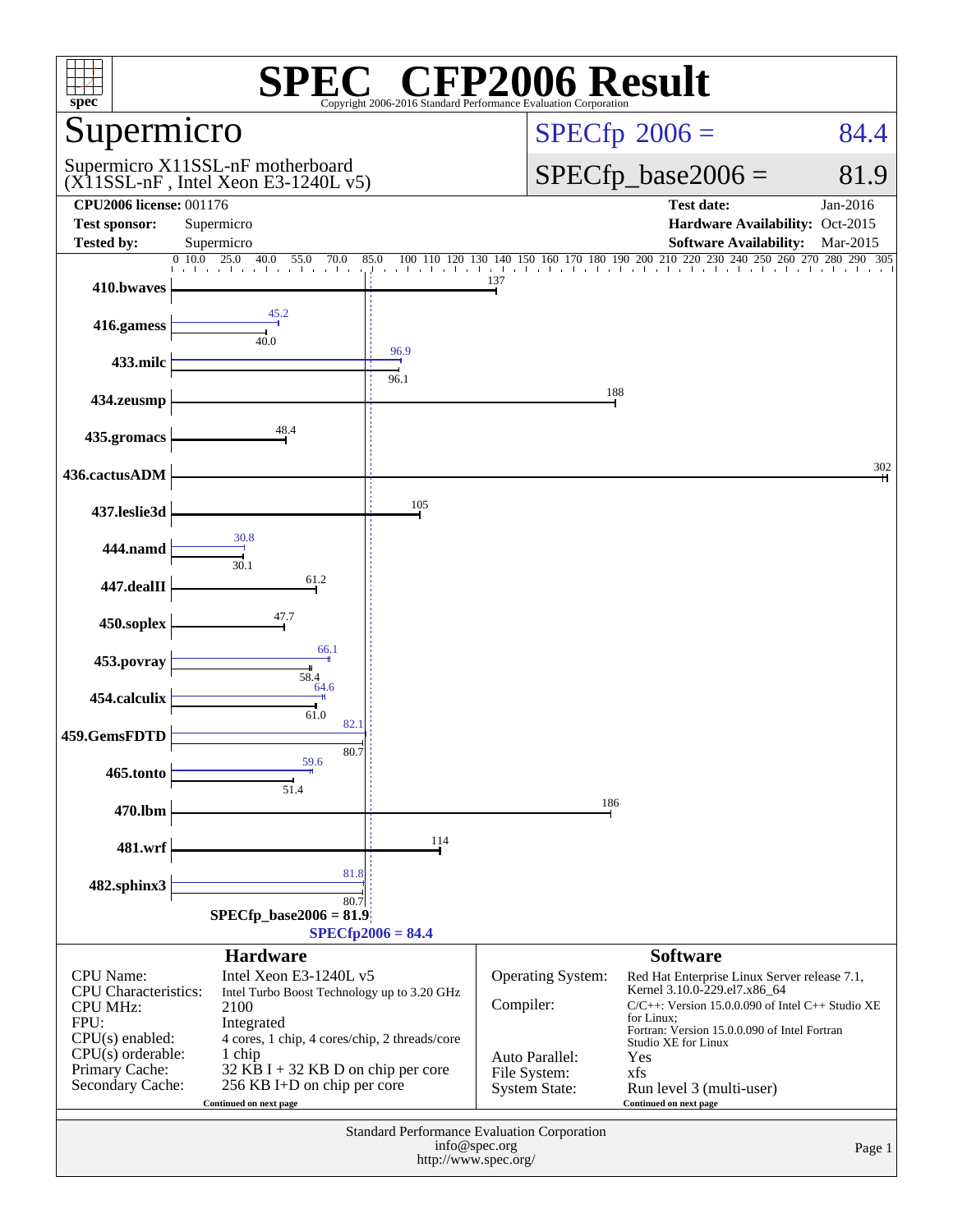

## Supermicro

#### $(X11SSL-nF$ , Intel Xeon E3-1240L v5) Supermicro X11SSL-nF motherboard

#### $SPECfp2006 = 84.4$  $SPECfp2006 = 84.4$

#### $SPECfp\_base2006 = 81.9$

| <b>CPU2006 license: 001176</b> |                                    |                       | <b>Test date:</b><br>$Jan-2016$           |  |  |  |
|--------------------------------|------------------------------------|-----------------------|-------------------------------------------|--|--|--|
| <b>Test sponsor:</b>           | Supermicro                         |                       | Hardware Availability: Oct-2015           |  |  |  |
| <b>Tested by:</b>              | Supermicro                         |                       | <b>Software Availability:</b><br>Mar-2015 |  |  |  |
| L3 Cache:                      | 8 MB I+D on chip per chip          | <b>Base Pointers:</b> | $64$ -bit                                 |  |  |  |
| Other Cache:                   | None                               | Peak Pointers:        | $32/64$ -bit                              |  |  |  |
| Memory:                        | 64 GB (4 x 16 GB 2Rx8 PC4-2133P-E) | Other Software:       | None                                      |  |  |  |
| Disk Subsystem:                | 1 x 1000 GB SATA III, 7200 RPM     |                       |                                           |  |  |  |
| <b>Other Hardware:</b>         | None                               |                       |                                           |  |  |  |

| <b>Results Table</b>   |                                                                                                          |              |                |       |                |       |                |              |                |              |                |              |
|------------------------|----------------------------------------------------------------------------------------------------------|--------------|----------------|-------|----------------|-------|----------------|--------------|----------------|--------------|----------------|--------------|
|                        | <b>Base</b>                                                                                              |              |                |       | <b>Peak</b>    |       |                |              |                |              |                |              |
| <b>Benchmark</b>       | <b>Seconds</b>                                                                                           | <b>Ratio</b> | <b>Seconds</b> | Ratio | <b>Seconds</b> | Ratio | <b>Seconds</b> | <b>Ratio</b> | <b>Seconds</b> | <b>Ratio</b> | <b>Seconds</b> | <b>Ratio</b> |
| 410.bwayes             | 98.9                                                                                                     | 137          | 99.1           | 137   | 99.0           | 137   | 98.9           | 137          | 99.1           | 137          | <b>99.0</b>    | <u>137</u>   |
| 416.gamess             | 489                                                                                                      | 40.0         | 490            | 40.0  | 492            | 39.8  | 433            | 45.3         | 434            | 45.1         | 433            | 45.2         |
| $433$ .milc            | 95.6                                                                                                     | 96.1         | 95.6           | 96.1  | 95.6           | 96.1  | 94.7           | 96.9         | 94.7           | 96.9         | 94.8           | 96.9         |
| $434$ . zeusmp         | 48.5                                                                                                     | 188          | 48.6           | 187   | 48.5           | 188   | 48.5           | 188          | 48.6           | 187          | 48.5           | 188          |
| $435.$ gromacs         | <b>148</b>                                                                                               | 48.4         | 148            | 48.2  | 147            | 48.5  | 148            | 48.4         | 148            | 48.2         | 147            | 48.5         |
| 436.cactusADM          | 39.5                                                                                                     | 302          | 39.7           | 301   | 39.5           | 303   | 39.5           | 302          | 39.7           | 301          | 39.5           | 303          |
| 437.leslie3d           | 89.4                                                                                                     | 105          | 89.6           | 105   | 89.7           | 105   | 89.4           | 105          | 89.6           | 105          | 89.7           | 105          |
| 444.namd               | 268                                                                                                      | 30.0         | 266            | 30.1  | 266            | 30.2  | 261            | 30.8         | 261            | 30.8         | 261            | 30.7         |
| $ 447 \text{.}$ dealII | 187                                                                                                      | 61.2         | 187            | 61.1  | 187            | 61.2  | 187            | 61.2         | 187            | 61.1         | 187            | 61.2         |
| $450$ .soplex          | 175                                                                                                      | 47.7         | 176            | 47.5  | 175            | 47.7  | 175            | 47.7         | 176            | 47.5         | 175            | 47.7         |
| $453$ .povray          | 90.0                                                                                                     | 59.1         | 91.4           | 58.2  | 91.1           | 58.4  | 80.6           | 66.0         | 79.7           | 66.7         | 80.5           | 66.1         |
| $ 454$ .calculix       | <u>135</u>                                                                                               | 61.0         | 136            | 60.7  | 135            | 61.2  | 129            | 63.8         | 127            | 64.8         | <u>128</u>     | 64.6         |
| 459.GemsFDTD           | 131                                                                                                      | 80.7         | 131            | 80.7  | 131            | 80.7  | 129            | 82.2         | 129            | 82.1         | 129            | 82.1         |
| 465.tonto              | 191                                                                                                      | 51.5         | 192            | 51.3  | 191            | 51.4  | 168            | 58.4         | 165            | 59.6         | 165            | 59.7         |
| 470.1bm                | 74.0                                                                                                     | 186          | 74.0           | 186   | 74.0           | 186   | 74.0           | 186          | 74.0           | 186          | 74.0           | 186          |
| $ 481$ .wrf            | 98.4                                                                                                     | 114          | 98.7           | 113   | 98.3           | 114   | 98.4           | 114          | 98.7           | 113          | 98.3           | 114          |
| $482$ .sphinx $3$      | 241                                                                                                      | 80.8         | 241            | 80.7  | 242            | 80.7  | 238            | 82.0         | 238            | 81.8         | 241            | 81.0         |
|                        | Results appear in the order in which they were run. Bold underlined text indicates a median measurement. |              |                |       |                |       |                |              |                |              |                |              |

#### **[Operating System Notes](http://www.spec.org/auto/cpu2006/Docs/result-fields.html#OperatingSystemNotes)**

Stack size set to unlimited using "ulimit -s unlimited"

#### **[Platform Notes](http://www.spec.org/auto/cpu2006/Docs/result-fields.html#PlatformNotes)**

As tested, the system used a Supermicro CSE-113MFAC2-R606CB chassis. The chassis is configured with 2 PWS-606P-1R redundant power supply, 1 SNK-P0046P heatsink, as well as 4 FAN-0154L4 middle cooling fan. Sysinfo program /home/cpu2006/config/sysinfo.rev6914 \$Rev: 6914 \$ \$Date:: 2014-06-25 #\$ e3fbb8667b5a285932ceab81e28219e1 running on localhost.localdomain Mon Jan 25 22:06:24 2016 This section contains SUT (System Under Test) info as seen by

 some common utilities. To remove or add to this section, see: <http://www.spec.org/cpu2006/Docs/config.html#sysinfo> Continued on next page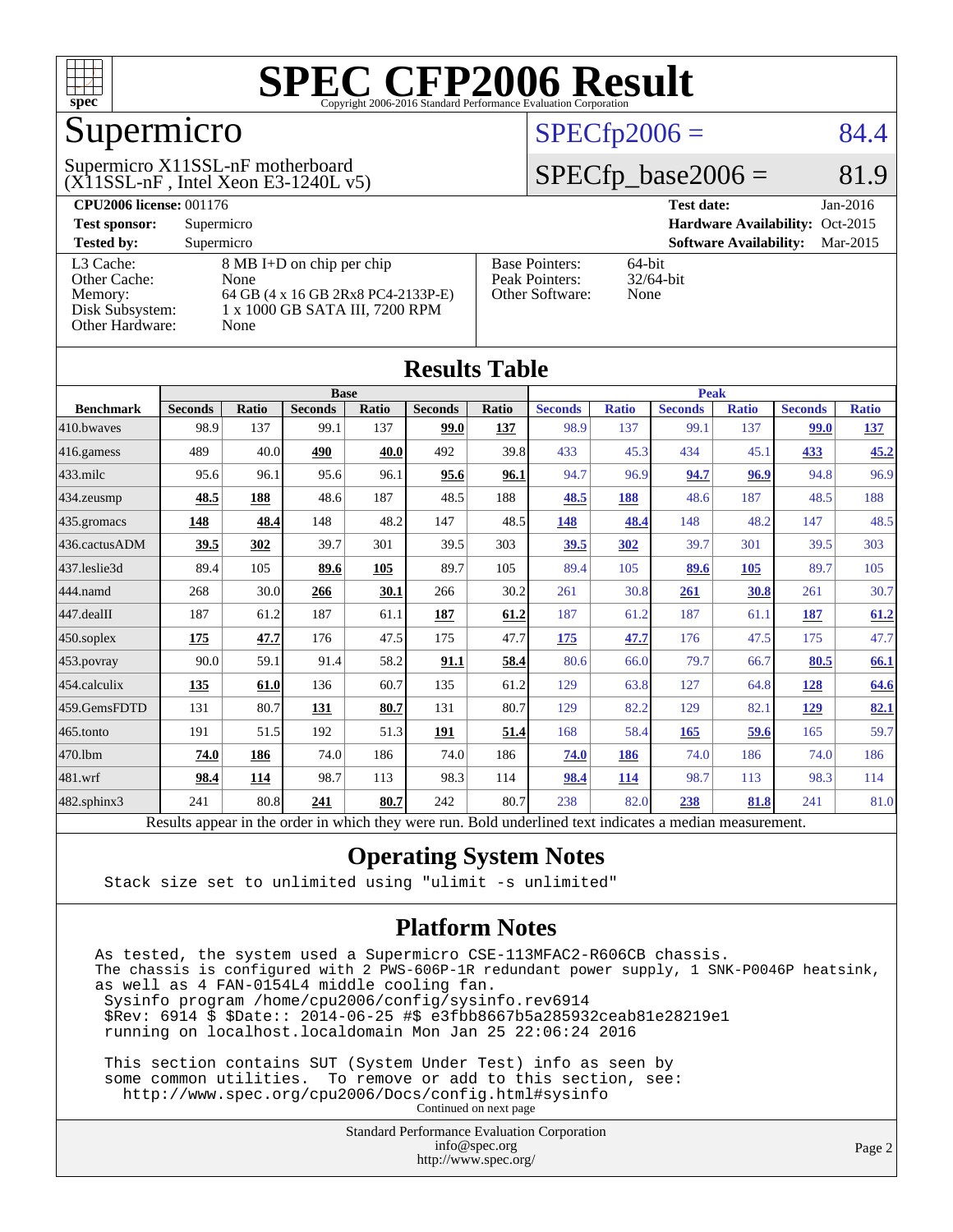

#### Supermicro

 $SPECTp2006 = 84.4$ 

 $(X11SSL-nF$ , Intel Xeon E3-1240L v5) Supermicro X11SSL-nF motherboard

 $SPECTp\_base2006 = 81.9$ 

**[CPU2006 license:](http://www.spec.org/auto/cpu2006/Docs/result-fields.html#CPU2006license)** 001176 **[Test date:](http://www.spec.org/auto/cpu2006/Docs/result-fields.html#Testdate)** Jan-2016 **[Test sponsor:](http://www.spec.org/auto/cpu2006/Docs/result-fields.html#Testsponsor)** Supermicro Supermicro **[Hardware Availability:](http://www.spec.org/auto/cpu2006/Docs/result-fields.html#HardwareAvailability)** Oct-2015 **[Tested by:](http://www.spec.org/auto/cpu2006/Docs/result-fields.html#Testedby)** Supermicro **Supermicro [Software Availability:](http://www.spec.org/auto/cpu2006/Docs/result-fields.html#SoftwareAvailability)** Mar-2015

#### **[Platform Notes \(Continued\)](http://www.spec.org/auto/cpu2006/Docs/result-fields.html#PlatformNotes)**

Standard Performance Evaluation Corporation [info@spec.org](mailto:info@spec.org) Page 3 From /proc/cpuinfo model name : Intel(R) Xeon(R) CPU E3-1240L v5 @ 2.10GHz 1 "physical id"s (chips) 8 "processors" cores, siblings (Caution: counting these is hw and system dependent. The following excerpts from /proc/cpuinfo might not be reliable. Use with caution.) cpu cores : 4 siblings : 8 physical 0: cores 0 1 2 3 cache size : 8192 KB From /proc/meminfo<br>MemTotal: 65630544 kB HugePages\_Total: 0<br>Hugepagesize: 2048 kB Hugepagesize: From /etc/\*release\* /etc/\*version\* os-release: NAME="Red Hat Enterprise Linux Server" VERSION="7.1 (Maipo)" ID="rhel" ID\_LIKE="fedora" VERSION\_ID="7.1" PRETTY\_NAME="Red Hat Enterprise Linux Server 7.1 (Maipo)" ANSI\_COLOR="0;31" CPE\_NAME="cpe:/o:redhat:enterprise\_linux:7.1:GA:server" redhat-release: Red Hat Enterprise Linux Server release 7.1 (Maipo) system-release: Red Hat Enterprise Linux Server release 7.1 (Maipo) system-release-cpe: cpe:/o:redhat:enterprise\_linux:7.1:ga:server uname -a: Linux localhost.localdomain 3.10.0-229.el7.x86\_64 #1 SMP Thu Jan 29 18:37:38 EST 2015 x86 64 x86 64 x86 64 GNU/Linux run-level 3 Jan 25 21:57 SPEC is set to: /home/cpu2006 Filesystem Type Size Used Avail Use% Mounted on /dev/mapper/rhel-home xfs 865G 170G 696G 20% /home Additional information from dmidecode: Warning: Use caution when you interpret this section. The 'dmidecode' program reads system data which is "intended to allow hardware to be accurately determined", but the intent may not be met, as there are frequent changes to hardware, firmware, and the "DMTF SMBIOS" standard. BIOS American Megatrends Inc. 1.0a 12/25/2015 Memory: 4x Samsung M391A2K43BB1-CPB 16 GB 2 rank 2133 MHz Continued on next page

<http://www.spec.org/>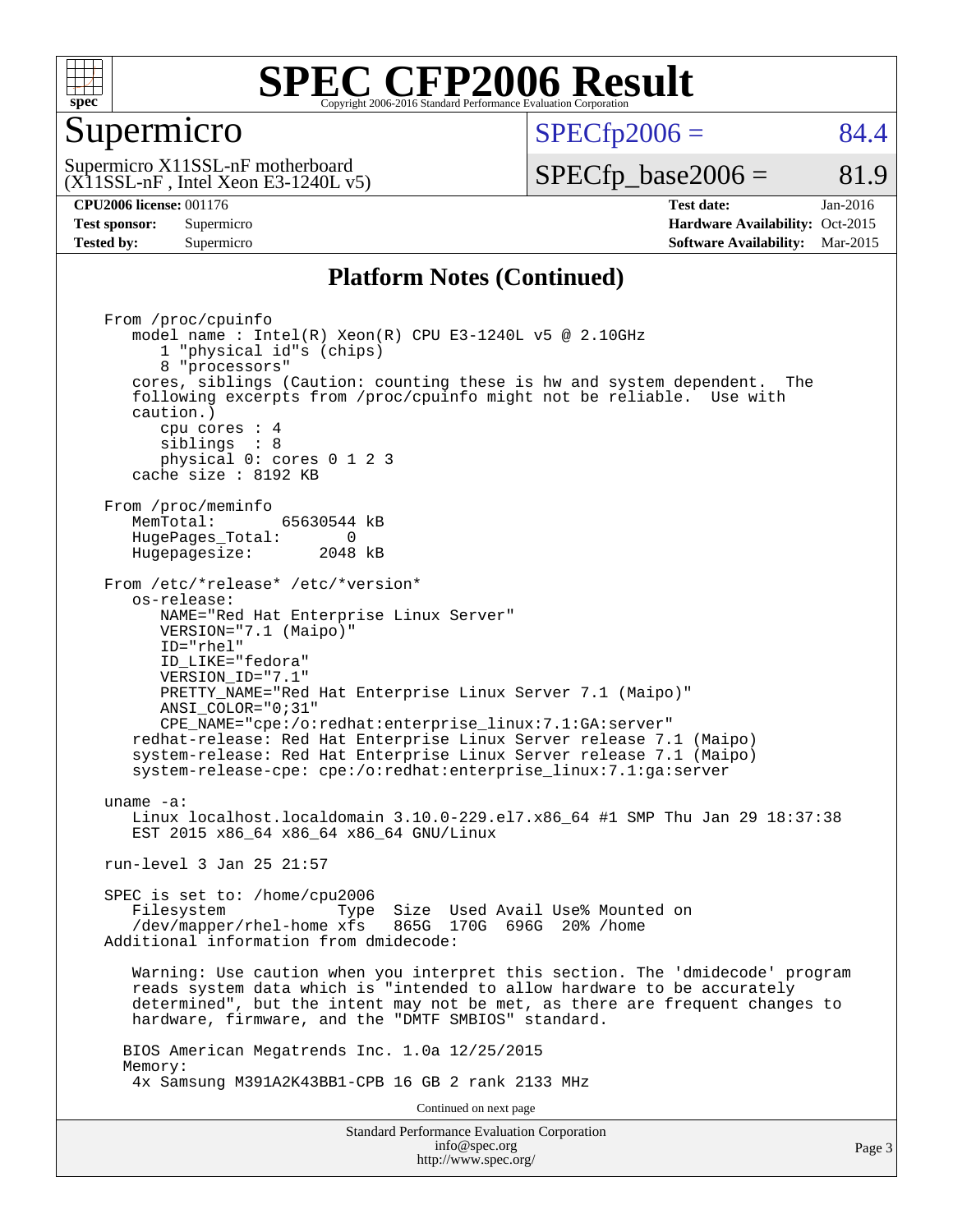

### Supermicro

 $SPECTp2006 = 84.4$ 

 $(X11SSL-nF$ , Intel Xeon E3-1240L v5) Supermicro X11SSL-nF motherboard

 $SPECTp\_base2006 = 81.9$ 

**[CPU2006 license:](http://www.spec.org/auto/cpu2006/Docs/result-fields.html#CPU2006license)** 001176 **[Test date:](http://www.spec.org/auto/cpu2006/Docs/result-fields.html#Testdate)** Jan-2016 **[Test sponsor:](http://www.spec.org/auto/cpu2006/Docs/result-fields.html#Testsponsor)** Supermicro Supermicro **[Hardware Availability:](http://www.spec.org/auto/cpu2006/Docs/result-fields.html#HardwareAvailability)** Oct-2015 **[Tested by:](http://www.spec.org/auto/cpu2006/Docs/result-fields.html#Testedby)** Supermicro **Supermicro [Software Availability:](http://www.spec.org/auto/cpu2006/Docs/result-fields.html#SoftwareAvailability)** Mar-2015

#### **[Platform Notes \(Continued\)](http://www.spec.org/auto/cpu2006/Docs/result-fields.html#PlatformNotes)**

(End of data from sysinfo program)

#### **[General Notes](http://www.spec.org/auto/cpu2006/Docs/result-fields.html#GeneralNotes)**

Environment variables set by runspec before the start of the run: KMP\_AFFINITY = "granularity=fine,compact,1,0" LD\_LIBRARY\_PATH = "/home/cpu2006/libs/32:/home/cpu2006/libs/64:/home/cpu2006/sh" OMP\_NUM\_THREADS = "4"

 Binaries compiled on a system with 1x Core i5-4670K CPU + 16GB memory using RedHat EL 7.0 Transparent Huge Pages enabled with: echo always > /sys/kernel/mm/transparent\_hugepage/enabled

#### **[Base Compiler Invocation](http://www.spec.org/auto/cpu2006/Docs/result-fields.html#BaseCompilerInvocation)**

[C benchmarks](http://www.spec.org/auto/cpu2006/Docs/result-fields.html#Cbenchmarks):  $\text{icc}$  -m64

 $C++$  benchmarks:<br>icpc  $-m$ -m64

[Fortran benchmarks](http://www.spec.org/auto/cpu2006/Docs/result-fields.html#Fortranbenchmarks): [ifort -m64](http://www.spec.org/cpu2006/results/res2016q1/cpu2006-20160206-38985.flags.html#user_FCbase_intel_ifort_64bit_ee9d0fb25645d0210d97eb0527dcc06e)

[Benchmarks using both Fortran and C](http://www.spec.org/auto/cpu2006/Docs/result-fields.html#BenchmarksusingbothFortranandC): [icc -m64](http://www.spec.org/cpu2006/results/res2016q1/cpu2006-20160206-38985.flags.html#user_CC_FCbase_intel_icc_64bit_0b7121f5ab7cfabee23d88897260401c) [ifort -m64](http://www.spec.org/cpu2006/results/res2016q1/cpu2006-20160206-38985.flags.html#user_CC_FCbase_intel_ifort_64bit_ee9d0fb25645d0210d97eb0527dcc06e)

#### **[Base Portability Flags](http://www.spec.org/auto/cpu2006/Docs/result-fields.html#BasePortabilityFlags)**

| 410.bwaves: -DSPEC CPU LP64<br>416.gamess: -DSPEC_CPU_LP64<br>433.milc: -DSPEC CPU LP64<br>434.zeusmp: -DSPEC_CPU_LP64<br>435.gromacs: -DSPEC_CPU_LP64 -nofor_main<br>436.cactusADM: -DSPEC CPU LP64 -nofor main<br>437.leslie3d: -DSPEC CPU LP64<br>444.namd: -DSPEC CPU LP64<br>447.dealII: -DSPEC CPU LP64 |                                                                |
|---------------------------------------------------------------------------------------------------------------------------------------------------------------------------------------------------------------------------------------------------------------------------------------------------------------|----------------------------------------------------------------|
| 450.soplex: - DSPEC_CPU_LP64<br>453.povray: -DSPEC_CPU_LP64<br>454.calculix: -DSPEC CPU LP64 -nofor main<br>459. GemsFDTD: - DSPEC CPU LP64<br>465.tonto: -DSPEC CPU LP64<br>470.1bm: - DSPEC CPU LP64                                                                                                        | 481.wrf: -DSPEC CPU_LP64 -DSPEC_CPU_CASE_FLAG -DSPEC_CPU_LINUX |

Continued on next page

Standard Performance Evaluation Corporation [info@spec.org](mailto:info@spec.org) <http://www.spec.org/>

Page 4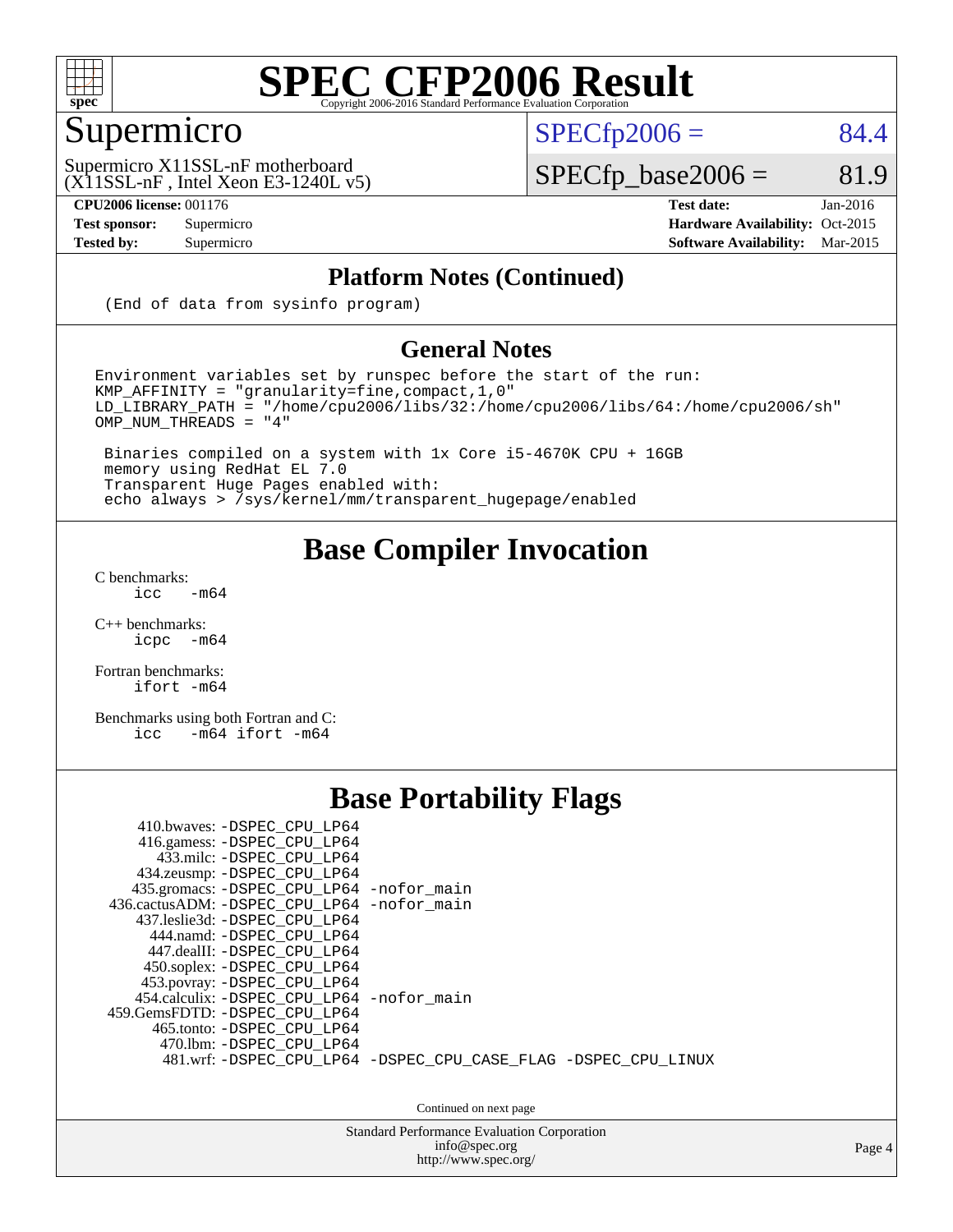

#### Supermicro

 $SPECTp2006 = 84.4$ 

 $(X11SSL-nF$ , Intel Xeon E3-1240L v5) Supermicro X11SSL-nF motherboard

 $SPECTp\_base2006 = 81.9$ 

**[CPU2006 license:](http://www.spec.org/auto/cpu2006/Docs/result-fields.html#CPU2006license)** 001176 **[Test date:](http://www.spec.org/auto/cpu2006/Docs/result-fields.html#Testdate)** Jan-2016

**[Test sponsor:](http://www.spec.org/auto/cpu2006/Docs/result-fields.html#Testsponsor)** Supermicro Supermicro **[Hardware Availability:](http://www.spec.org/auto/cpu2006/Docs/result-fields.html#HardwareAvailability)** Oct-2015 **[Tested by:](http://www.spec.org/auto/cpu2006/Docs/result-fields.html#Testedby)** Supermicro **[Software Availability:](http://www.spec.org/auto/cpu2006/Docs/result-fields.html#SoftwareAvailability)** Mar-2015

### **[Base Portability Flags \(Continued\)](http://www.spec.org/auto/cpu2006/Docs/result-fields.html#BasePortabilityFlags)**

482.sphinx3: [-DSPEC\\_CPU\\_LP64](http://www.spec.org/cpu2006/results/res2016q1/cpu2006-20160206-38985.flags.html#suite_basePORTABILITY482_sphinx3_DSPEC_CPU_LP64)

#### **[Base Optimization Flags](http://www.spec.org/auto/cpu2006/Docs/result-fields.html#BaseOptimizationFlags)**

[C benchmarks](http://www.spec.org/auto/cpu2006/Docs/result-fields.html#Cbenchmarks): [-xCORE-AVX2](http://www.spec.org/cpu2006/results/res2016q1/cpu2006-20160206-38985.flags.html#user_CCbase_f-xAVX2_5f5fc0cbe2c9f62c816d3e45806c70d7) [-ipo](http://www.spec.org/cpu2006/results/res2016q1/cpu2006-20160206-38985.flags.html#user_CCbase_f-ipo) [-O3](http://www.spec.org/cpu2006/results/res2016q1/cpu2006-20160206-38985.flags.html#user_CCbase_f-O3) [-no-prec-div](http://www.spec.org/cpu2006/results/res2016q1/cpu2006-20160206-38985.flags.html#user_CCbase_f-no-prec-div) [-parallel](http://www.spec.org/cpu2006/results/res2016q1/cpu2006-20160206-38985.flags.html#user_CCbase_f-parallel) [-opt-prefetch](http://www.spec.org/cpu2006/results/res2016q1/cpu2006-20160206-38985.flags.html#user_CCbase_f-opt-prefetch) [-ansi-alias](http://www.spec.org/cpu2006/results/res2016q1/cpu2006-20160206-38985.flags.html#user_CCbase_f-ansi-alias)

[C++ benchmarks:](http://www.spec.org/auto/cpu2006/Docs/result-fields.html#CXXbenchmarks)

[-xCORE-AVX2](http://www.spec.org/cpu2006/results/res2016q1/cpu2006-20160206-38985.flags.html#user_CXXbase_f-xAVX2_5f5fc0cbe2c9f62c816d3e45806c70d7) [-ipo](http://www.spec.org/cpu2006/results/res2016q1/cpu2006-20160206-38985.flags.html#user_CXXbase_f-ipo) [-O3](http://www.spec.org/cpu2006/results/res2016q1/cpu2006-20160206-38985.flags.html#user_CXXbase_f-O3) [-no-prec-div](http://www.spec.org/cpu2006/results/res2016q1/cpu2006-20160206-38985.flags.html#user_CXXbase_f-no-prec-div) [-opt-prefetch](http://www.spec.org/cpu2006/results/res2016q1/cpu2006-20160206-38985.flags.html#user_CXXbase_f-opt-prefetch) [-ansi-alias](http://www.spec.org/cpu2006/results/res2016q1/cpu2006-20160206-38985.flags.html#user_CXXbase_f-ansi-alias)

[Fortran benchmarks](http://www.spec.org/auto/cpu2006/Docs/result-fields.html#Fortranbenchmarks): [-xCORE-AVX2](http://www.spec.org/cpu2006/results/res2016q1/cpu2006-20160206-38985.flags.html#user_FCbase_f-xAVX2_5f5fc0cbe2c9f62c816d3e45806c70d7) [-ipo](http://www.spec.org/cpu2006/results/res2016q1/cpu2006-20160206-38985.flags.html#user_FCbase_f-ipo) [-O3](http://www.spec.org/cpu2006/results/res2016q1/cpu2006-20160206-38985.flags.html#user_FCbase_f-O3) [-no-prec-div](http://www.spec.org/cpu2006/results/res2016q1/cpu2006-20160206-38985.flags.html#user_FCbase_f-no-prec-div) [-parallel](http://www.spec.org/cpu2006/results/res2016q1/cpu2006-20160206-38985.flags.html#user_FCbase_f-parallel) [-opt-prefetch](http://www.spec.org/cpu2006/results/res2016q1/cpu2006-20160206-38985.flags.html#user_FCbase_f-opt-prefetch)

[Benchmarks using both Fortran and C](http://www.spec.org/auto/cpu2006/Docs/result-fields.html#BenchmarksusingbothFortranandC): [-xCORE-AVX2](http://www.spec.org/cpu2006/results/res2016q1/cpu2006-20160206-38985.flags.html#user_CC_FCbase_f-xAVX2_5f5fc0cbe2c9f62c816d3e45806c70d7) [-ipo](http://www.spec.org/cpu2006/results/res2016q1/cpu2006-20160206-38985.flags.html#user_CC_FCbase_f-ipo) [-O3](http://www.spec.org/cpu2006/results/res2016q1/cpu2006-20160206-38985.flags.html#user_CC_FCbase_f-O3) [-no-prec-div](http://www.spec.org/cpu2006/results/res2016q1/cpu2006-20160206-38985.flags.html#user_CC_FCbase_f-no-prec-div) [-parallel](http://www.spec.org/cpu2006/results/res2016q1/cpu2006-20160206-38985.flags.html#user_CC_FCbase_f-parallel) [-opt-prefetch](http://www.spec.org/cpu2006/results/res2016q1/cpu2006-20160206-38985.flags.html#user_CC_FCbase_f-opt-prefetch) [-ansi-alias](http://www.spec.org/cpu2006/results/res2016q1/cpu2006-20160206-38985.flags.html#user_CC_FCbase_f-ansi-alias)

#### **[Peak Compiler Invocation](http://www.spec.org/auto/cpu2006/Docs/result-fields.html#PeakCompilerInvocation)**

[C benchmarks](http://www.spec.org/auto/cpu2006/Docs/result-fields.html#Cbenchmarks):  $-m64$ 

[C++ benchmarks:](http://www.spec.org/auto/cpu2006/Docs/result-fields.html#CXXbenchmarks) [icpc -m64](http://www.spec.org/cpu2006/results/res2016q1/cpu2006-20160206-38985.flags.html#user_CXXpeak_intel_icpc_64bit_bedb90c1146cab66620883ef4f41a67e)

[Fortran benchmarks](http://www.spec.org/auto/cpu2006/Docs/result-fields.html#Fortranbenchmarks): [ifort -m64](http://www.spec.org/cpu2006/results/res2016q1/cpu2006-20160206-38985.flags.html#user_FCpeak_intel_ifort_64bit_ee9d0fb25645d0210d97eb0527dcc06e)

```
Benchmarks using both Fortran and C: 
icc -m64 ifort -m64
```
#### **[Peak Portability Flags](http://www.spec.org/auto/cpu2006/Docs/result-fields.html#PeakPortabilityFlags)**

Same as Base Portability Flags

### **[Peak Optimization Flags](http://www.spec.org/auto/cpu2006/Docs/result-fields.html#PeakOptimizationFlags)**

[C benchmarks](http://www.spec.org/auto/cpu2006/Docs/result-fields.html#Cbenchmarks):

 433.milc: [-xCORE-AVX2](http://www.spec.org/cpu2006/results/res2016q1/cpu2006-20160206-38985.flags.html#user_peakPASS2_CFLAGSPASS2_LDFLAGS433_milc_f-xAVX2_5f5fc0cbe2c9f62c816d3e45806c70d7)(pass 2) [-prof-gen](http://www.spec.org/cpu2006/results/res2016q1/cpu2006-20160206-38985.flags.html#user_peakPASS1_CFLAGSPASS1_LDFLAGS433_milc_prof_gen_e43856698f6ca7b7e442dfd80e94a8fc)(pass 1) [-ipo](http://www.spec.org/cpu2006/results/res2016q1/cpu2006-20160206-38985.flags.html#user_peakPASS2_CFLAGSPASS2_LDFLAGS433_milc_f-ipo)(pass 2) [-O3](http://www.spec.org/cpu2006/results/res2016q1/cpu2006-20160206-38985.flags.html#user_peakPASS2_CFLAGSPASS2_LDFLAGS433_milc_f-O3)(pass 2) [-no-prec-div](http://www.spec.org/cpu2006/results/res2016q1/cpu2006-20160206-38985.flags.html#user_peakPASS2_CFLAGSPASS2_LDFLAGS433_milc_f-no-prec-div)(pass 2) [-prof-use](http://www.spec.org/cpu2006/results/res2016q1/cpu2006-20160206-38985.flags.html#user_peakPASS2_CFLAGSPASS2_LDFLAGS433_milc_prof_use_bccf7792157ff70d64e32fe3e1250b55)(pass 2) [-auto-ilp32](http://www.spec.org/cpu2006/results/res2016q1/cpu2006-20160206-38985.flags.html#user_peakCOPTIMIZE433_milc_f-auto-ilp32) [-ansi-alias](http://www.spec.org/cpu2006/results/res2016q1/cpu2006-20160206-38985.flags.html#user_peakCOPTIMIZE433_milc_f-ansi-alias)

Continued on next page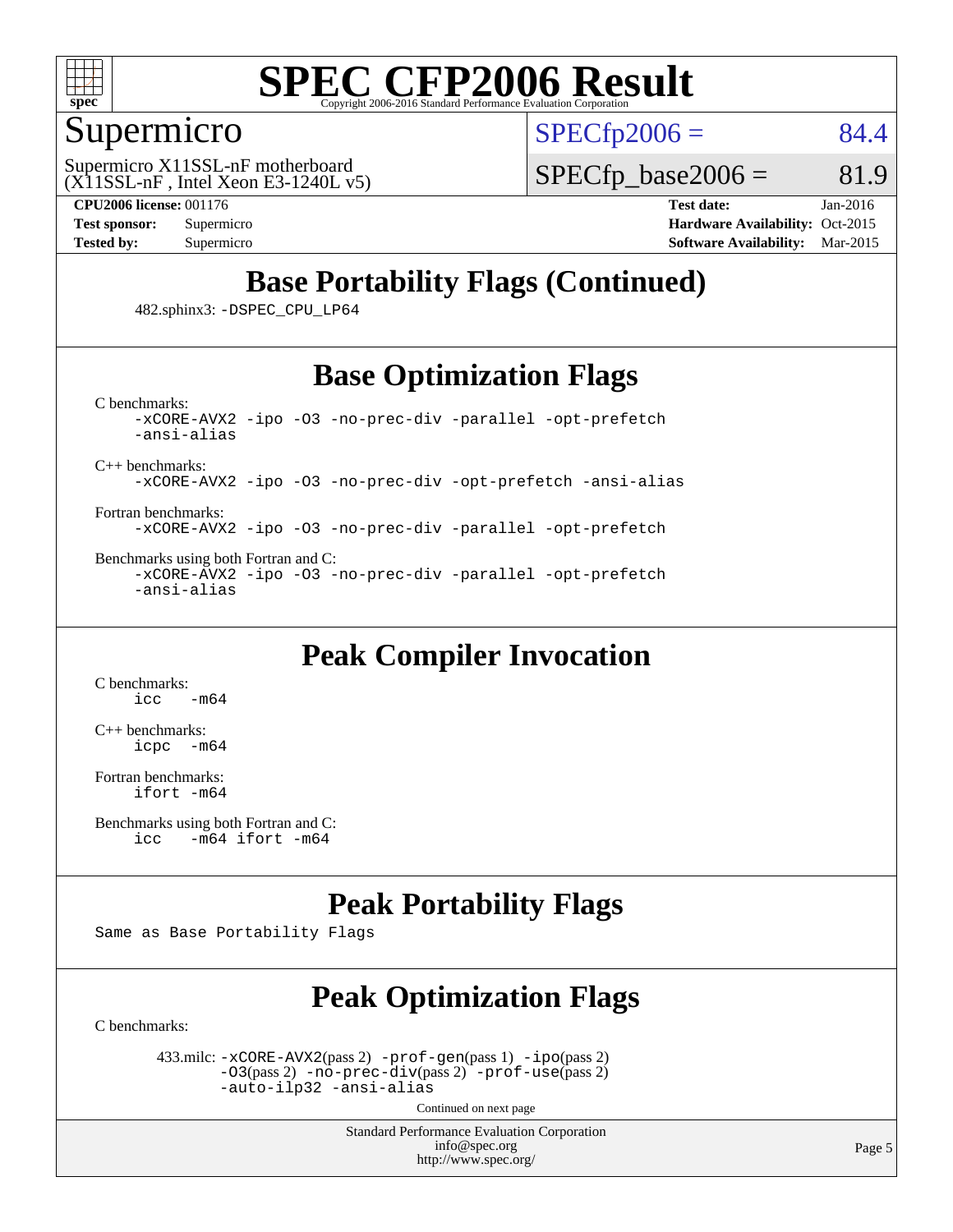

#### Supermicro

 $SPECTp2006 = 84.4$ 

 $(X11SSL-nF$ , Intel Xeon E3-1240L v5) Supermicro X11SSL-nF motherboard

 $SPECTp\_base2006 = 81.9$ 

**[CPU2006 license:](http://www.spec.org/auto/cpu2006/Docs/result-fields.html#CPU2006license)** 001176 **[Test date:](http://www.spec.org/auto/cpu2006/Docs/result-fields.html#Testdate)** Jan-2016 **[Test sponsor:](http://www.spec.org/auto/cpu2006/Docs/result-fields.html#Testsponsor)** Supermicro Supermicro **[Hardware Availability:](http://www.spec.org/auto/cpu2006/Docs/result-fields.html#HardwareAvailability)** Oct-2015 **[Tested by:](http://www.spec.org/auto/cpu2006/Docs/result-fields.html#Testedby)** Supermicro **[Software Availability:](http://www.spec.org/auto/cpu2006/Docs/result-fields.html#SoftwareAvailability)** Mar-2015

### **[Peak Optimization Flags \(Continued\)](http://www.spec.org/auto/cpu2006/Docs/result-fields.html#PeakOptimizationFlags)**

 $470$ .lbm: basepeak = yes

 482.sphinx3: [-xCORE-AVX2](http://www.spec.org/cpu2006/results/res2016q1/cpu2006-20160206-38985.flags.html#user_peakOPTIMIZE482_sphinx3_f-xAVX2_5f5fc0cbe2c9f62c816d3e45806c70d7) [-ipo](http://www.spec.org/cpu2006/results/res2016q1/cpu2006-20160206-38985.flags.html#user_peakOPTIMIZE482_sphinx3_f-ipo) [-O3](http://www.spec.org/cpu2006/results/res2016q1/cpu2006-20160206-38985.flags.html#user_peakOPTIMIZE482_sphinx3_f-O3) [-no-prec-div](http://www.spec.org/cpu2006/results/res2016q1/cpu2006-20160206-38985.flags.html#user_peakOPTIMIZE482_sphinx3_f-no-prec-div) [-unroll2](http://www.spec.org/cpu2006/results/res2016q1/cpu2006-20160206-38985.flags.html#user_peakCOPTIMIZE482_sphinx3_f-unroll_784dae83bebfb236979b41d2422d7ec2) [-ansi-alias](http://www.spec.org/cpu2006/results/res2016q1/cpu2006-20160206-38985.flags.html#user_peakCOPTIMIZE482_sphinx3_f-ansi-alias) [-parallel](http://www.spec.org/cpu2006/results/res2016q1/cpu2006-20160206-38985.flags.html#user_peakCOPTIMIZE482_sphinx3_f-parallel)

[C++ benchmarks:](http://www.spec.org/auto/cpu2006/Docs/result-fields.html#CXXbenchmarks)

 444.namd: [-xCORE-AVX2](http://www.spec.org/cpu2006/results/res2016q1/cpu2006-20160206-38985.flags.html#user_peakPASS2_CXXFLAGSPASS2_LDFLAGS444_namd_f-xAVX2_5f5fc0cbe2c9f62c816d3e45806c70d7)(pass 2) [-prof-gen](http://www.spec.org/cpu2006/results/res2016q1/cpu2006-20160206-38985.flags.html#user_peakPASS1_CXXFLAGSPASS1_LDFLAGS444_namd_prof_gen_e43856698f6ca7b7e442dfd80e94a8fc)(pass 1) [-ipo](http://www.spec.org/cpu2006/results/res2016q1/cpu2006-20160206-38985.flags.html#user_peakPASS2_CXXFLAGSPASS2_LDFLAGS444_namd_f-ipo)(pass 2)  $-03$ (pass 2)  $-no-prec-div(pass 2)$  $-no-prec-div(pass 2)$   $-prof-use(pass 2)$  $-prof-use(pass 2)$ [-fno-alias](http://www.spec.org/cpu2006/results/res2016q1/cpu2006-20160206-38985.flags.html#user_peakCXXOPTIMIZEOPTIMIZE444_namd_f-no-alias_694e77f6c5a51e658e82ccff53a9e63a) [-auto-ilp32](http://www.spec.org/cpu2006/results/res2016q1/cpu2006-20160206-38985.flags.html#user_peakCXXOPTIMIZE444_namd_f-auto-ilp32)

447.dealII: basepeak = yes

 $450$ .soplex: basepeak = yes

 453.povray: [-xCORE-AVX2](http://www.spec.org/cpu2006/results/res2016q1/cpu2006-20160206-38985.flags.html#user_peakPASS2_CXXFLAGSPASS2_LDFLAGS453_povray_f-xAVX2_5f5fc0cbe2c9f62c816d3e45806c70d7)(pass 2) [-prof-gen](http://www.spec.org/cpu2006/results/res2016q1/cpu2006-20160206-38985.flags.html#user_peakPASS1_CXXFLAGSPASS1_LDFLAGS453_povray_prof_gen_e43856698f6ca7b7e442dfd80e94a8fc)(pass 1) [-ipo](http://www.spec.org/cpu2006/results/res2016q1/cpu2006-20160206-38985.flags.html#user_peakPASS2_CXXFLAGSPASS2_LDFLAGS453_povray_f-ipo)(pass 2) [-O3](http://www.spec.org/cpu2006/results/res2016q1/cpu2006-20160206-38985.flags.html#user_peakPASS2_CXXFLAGSPASS2_LDFLAGS453_povray_f-O3)(pass 2) [-no-prec-div](http://www.spec.org/cpu2006/results/res2016q1/cpu2006-20160206-38985.flags.html#user_peakPASS2_CXXFLAGSPASS2_LDFLAGS453_povray_f-no-prec-div)(pass 2) [-prof-use](http://www.spec.org/cpu2006/results/res2016q1/cpu2006-20160206-38985.flags.html#user_peakPASS2_CXXFLAGSPASS2_LDFLAGS453_povray_prof_use_bccf7792157ff70d64e32fe3e1250b55)(pass 2) [-unroll4](http://www.spec.org/cpu2006/results/res2016q1/cpu2006-20160206-38985.flags.html#user_peakCXXOPTIMIZE453_povray_f-unroll_4e5e4ed65b7fd20bdcd365bec371b81f) [-ansi-alias](http://www.spec.org/cpu2006/results/res2016q1/cpu2006-20160206-38985.flags.html#user_peakCXXOPTIMIZE453_povray_f-ansi-alias)

[Fortran benchmarks](http://www.spec.org/auto/cpu2006/Docs/result-fields.html#Fortranbenchmarks):

 $410.bwaves: basepeak = yes$ 

 416.gamess: [-xCORE-AVX2](http://www.spec.org/cpu2006/results/res2016q1/cpu2006-20160206-38985.flags.html#user_peakPASS2_FFLAGSPASS2_LDFLAGS416_gamess_f-xAVX2_5f5fc0cbe2c9f62c816d3e45806c70d7)(pass 2) [-prof-gen](http://www.spec.org/cpu2006/results/res2016q1/cpu2006-20160206-38985.flags.html#user_peakPASS1_FFLAGSPASS1_LDFLAGS416_gamess_prof_gen_e43856698f6ca7b7e442dfd80e94a8fc)(pass 1) [-ipo](http://www.spec.org/cpu2006/results/res2016q1/cpu2006-20160206-38985.flags.html#user_peakPASS2_FFLAGSPASS2_LDFLAGS416_gamess_f-ipo)(pass 2) [-O3](http://www.spec.org/cpu2006/results/res2016q1/cpu2006-20160206-38985.flags.html#user_peakPASS2_FFLAGSPASS2_LDFLAGS416_gamess_f-O3)(pass 2) [-no-prec-div](http://www.spec.org/cpu2006/results/res2016q1/cpu2006-20160206-38985.flags.html#user_peakPASS2_FFLAGSPASS2_LDFLAGS416_gamess_f-no-prec-div)(pass 2) [-prof-use](http://www.spec.org/cpu2006/results/res2016q1/cpu2006-20160206-38985.flags.html#user_peakPASS2_FFLAGSPASS2_LDFLAGS416_gamess_prof_use_bccf7792157ff70d64e32fe3e1250b55)(pass 2) [-unroll2](http://www.spec.org/cpu2006/results/res2016q1/cpu2006-20160206-38985.flags.html#user_peakOPTIMIZE416_gamess_f-unroll_784dae83bebfb236979b41d2422d7ec2) [-inline-level=0](http://www.spec.org/cpu2006/results/res2016q1/cpu2006-20160206-38985.flags.html#user_peakOPTIMIZE416_gamess_f-inline-level_318d07a09274ad25e8d15dbfaa68ba50) [-scalar-rep-](http://www.spec.org/cpu2006/results/res2016q1/cpu2006-20160206-38985.flags.html#user_peakOPTIMIZE416_gamess_f-disablescalarrep_abbcad04450fb118e4809c81d83c8a1d)

434.zeusmp: basepeak = yes

437.leslie3d: basepeak = yes

 459.GemsFDTD: [-xCORE-AVX2](http://www.spec.org/cpu2006/results/res2016q1/cpu2006-20160206-38985.flags.html#user_peakPASS2_FFLAGSPASS2_LDFLAGS459_GemsFDTD_f-xAVX2_5f5fc0cbe2c9f62c816d3e45806c70d7)(pass 2) [-prof-gen](http://www.spec.org/cpu2006/results/res2016q1/cpu2006-20160206-38985.flags.html#user_peakPASS1_FFLAGSPASS1_LDFLAGS459_GemsFDTD_prof_gen_e43856698f6ca7b7e442dfd80e94a8fc)(pass 1) [-ipo](http://www.spec.org/cpu2006/results/res2016q1/cpu2006-20160206-38985.flags.html#user_peakPASS2_FFLAGSPASS2_LDFLAGS459_GemsFDTD_f-ipo)(pass 2) [-O3](http://www.spec.org/cpu2006/results/res2016q1/cpu2006-20160206-38985.flags.html#user_peakPASS2_FFLAGSPASS2_LDFLAGS459_GemsFDTD_f-O3)(pass 2) [-no-prec-div](http://www.spec.org/cpu2006/results/res2016q1/cpu2006-20160206-38985.flags.html#user_peakPASS2_FFLAGSPASS2_LDFLAGS459_GemsFDTD_f-no-prec-div)(pass 2) [-prof-use](http://www.spec.org/cpu2006/results/res2016q1/cpu2006-20160206-38985.flags.html#user_peakPASS2_FFLAGSPASS2_LDFLAGS459_GemsFDTD_prof_use_bccf7792157ff70d64e32fe3e1250b55)(pass 2) [-unroll2](http://www.spec.org/cpu2006/results/res2016q1/cpu2006-20160206-38985.flags.html#user_peakOPTIMIZE459_GemsFDTD_f-unroll_784dae83bebfb236979b41d2422d7ec2) [-inline-level=0](http://www.spec.org/cpu2006/results/res2016q1/cpu2006-20160206-38985.flags.html#user_peakOPTIMIZE459_GemsFDTD_f-inline-level_318d07a09274ad25e8d15dbfaa68ba50) [-opt-prefetch](http://www.spec.org/cpu2006/results/res2016q1/cpu2006-20160206-38985.flags.html#user_peakOPTIMIZE459_GemsFDTD_f-opt-prefetch) [-parallel](http://www.spec.org/cpu2006/results/res2016q1/cpu2006-20160206-38985.flags.html#user_peakOPTIMIZE459_GemsFDTD_f-parallel)

 465.tonto: [-xCORE-AVX2](http://www.spec.org/cpu2006/results/res2016q1/cpu2006-20160206-38985.flags.html#user_peakPASS2_FFLAGSPASS2_LDFLAGS465_tonto_f-xAVX2_5f5fc0cbe2c9f62c816d3e45806c70d7)(pass 2) [-prof-gen](http://www.spec.org/cpu2006/results/res2016q1/cpu2006-20160206-38985.flags.html#user_peakPASS1_FFLAGSPASS1_LDFLAGS465_tonto_prof_gen_e43856698f6ca7b7e442dfd80e94a8fc)(pass 1) [-ipo](http://www.spec.org/cpu2006/results/res2016q1/cpu2006-20160206-38985.flags.html#user_peakPASS2_FFLAGSPASS2_LDFLAGS465_tonto_f-ipo)(pass 2) [-O3](http://www.spec.org/cpu2006/results/res2016q1/cpu2006-20160206-38985.flags.html#user_peakPASS2_FFLAGSPASS2_LDFLAGS465_tonto_f-O3)(pass 2) [-no-prec-div](http://www.spec.org/cpu2006/results/res2016q1/cpu2006-20160206-38985.flags.html#user_peakPASS2_FFLAGSPASS2_LDFLAGS465_tonto_f-no-prec-div)(pass 2) [-prof-use](http://www.spec.org/cpu2006/results/res2016q1/cpu2006-20160206-38985.flags.html#user_peakPASS2_FFLAGSPASS2_LDFLAGS465_tonto_prof_use_bccf7792157ff70d64e32fe3e1250b55)(pass 2) [-inline-calloc](http://www.spec.org/cpu2006/results/res2016q1/cpu2006-20160206-38985.flags.html#user_peakOPTIMIZE465_tonto_f-inline-calloc) [-opt-malloc-options=3](http://www.spec.org/cpu2006/results/res2016q1/cpu2006-20160206-38985.flags.html#user_peakOPTIMIZE465_tonto_f-opt-malloc-options_13ab9b803cf986b4ee62f0a5998c2238) [-auto](http://www.spec.org/cpu2006/results/res2016q1/cpu2006-20160206-38985.flags.html#user_peakOPTIMIZE465_tonto_f-auto) [-unroll4](http://www.spec.org/cpu2006/results/res2016q1/cpu2006-20160206-38985.flags.html#user_peakOPTIMIZE465_tonto_f-unroll_4e5e4ed65b7fd20bdcd365bec371b81f)

[Benchmarks using both Fortran and C](http://www.spec.org/auto/cpu2006/Docs/result-fields.html#BenchmarksusingbothFortranandC):

435.gromacs: basepeak = yes

 $436.cactusADM: basepeak = yes$ 

454.calculix: [-xCORE-AVX2](http://www.spec.org/cpu2006/results/res2016q1/cpu2006-20160206-38985.flags.html#user_peakOPTIMIZE454_calculix_f-xAVX2_5f5fc0cbe2c9f62c816d3e45806c70d7) [-ipo](http://www.spec.org/cpu2006/results/res2016q1/cpu2006-20160206-38985.flags.html#user_peakOPTIMIZE454_calculix_f-ipo) [-O3](http://www.spec.org/cpu2006/results/res2016q1/cpu2006-20160206-38985.flags.html#user_peakOPTIMIZE454_calculix_f-O3) [-no-prec-div](http://www.spec.org/cpu2006/results/res2016q1/cpu2006-20160206-38985.flags.html#user_peakOPTIMIZE454_calculix_f-no-prec-div) [-auto-ilp32](http://www.spec.org/cpu2006/results/res2016q1/cpu2006-20160206-38985.flags.html#user_peakCOPTIMIZE454_calculix_f-auto-ilp32) [-ansi-alias](http://www.spec.org/cpu2006/results/res2016q1/cpu2006-20160206-38985.flags.html#user_peakCOPTIMIZE454_calculix_f-ansi-alias)

Continued on next page